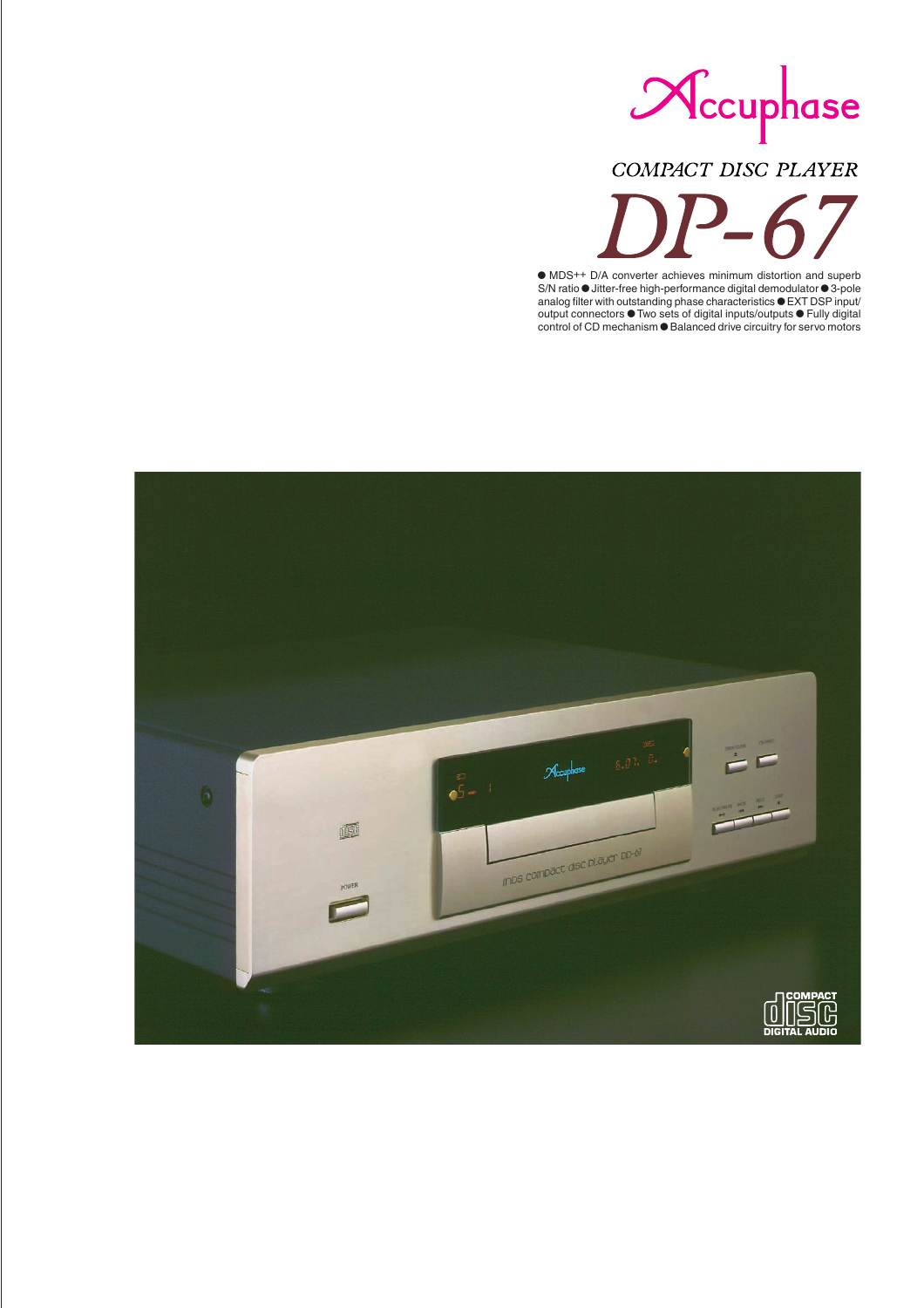

Witness the ultimate high-end integrated type  $CD$  player  $-$  MDS<sup>++</sup> type **D/A converter makes a good thing even better. Fully independent transport and processor sections and EXT DSP connectors allow use of DG-38 for sound field compensation. Optical and coaxial digital inputs and outputs provide added flexibility. Fully digital control of CD mechanism achieves optimization of servo parameters in real time.**

The DP-67 is an integrated player dedicated to Compact Disc playback with superb sound quality. It has inherited many technological features originally developed for reproduction of new-generation formats such as SACD. The DP-67 has been refined through extensive listening tests and can also serve as a stand-alone digital processor. It lets you discover untold riches of musical detail even in CDs with which you are thoroughly familiar.

The processor section features an ultra-precise 24-bit D/A converter using a newly developed MDS++ converter. This takes the MDS (Multiple Delta Sigma) principle pioneered by Accuphase to new heights. It features minimal distortion, excellent S/N ratio, superb linearity at low signal levels, and outstanding performance in all other aspects. Since the DP-

67 provides access to this converter via a set of two digital inputs (optical and coaxial), its sound quality and performance can be utilized also by external components capable of supplying a digital signal. The benefits of super-accurate D/A conversion will let any digital signal sound its very best. A set of digital outputs (optical and coaxial) is also provided, allowing connection of a digital recorder for formats such as CD-R, DAT, or MD. This lets you record either the signal from





Coaxial input display example

the internal CD transport or from an external source. In addition, the EXT DSP connectors are convenient when wishing to use the Digital Voicing Equalizer DG-28/DG-38 for sound field compensation in the digital domain.



## **CD Transport Section Features and Functions**

## **Fully digital control of CD mechanism**

Control of the mechanism section is fully digital, allowing the use of adaptive circuits to optimize servo performance for each individual disc. This assures enhanced operation stability and a drastic reduction in error rate. Long-term reliability and performance uniformity are also improved, since fluctuations in ambient temperature can have no adverse influence.

## ■ Laser pickup with integrated RF amplifier

Since the output level of a laser pickup is very low, it is highly vulnerable to externally induced noise. To prevent such problems, the pickup used in the DP-67 employs an RF amplifier which is so compact that it can be directly integrated in the pickup assembly. This assures that the high-level output signal remains free from noise interference, which in turn reduces the error rate.

#### ■ Balanced drive circuitry for servo motors

The motors and actuators which drive the disc tray, spindle, sled, and the focussing and tracking assembly require a rapidly fluctuating drive current, which can affect other circuit areas and cause sound

quality degradation. In the DP-67, the drive current for each actuator is provided by two amplifiers arranged in a balanced configuration. Because there is no circuit flowing in the ground line, the operation of other



circuits in the player remains entirely unaffected.

#### **Tray lock prevents resonances**

If the disc tray which is used to slide the disc into the unit resonates due to vibrations generated in the rotating assembly while the disc is playing, signal quality can be degraded. In the DP-67, the tray is firmly secured during playback, to eliminate any possibility of harmful resonances.

#### **Power-on play and frame display**

"Power-on play" means that the DP-67 can start playback when power is turned on, allowing automatic playback in conjunction with an audio timer. For precise location of any spot on a disc, the player can display frame information (1 frame  $= 1/75$  second), and functions such as repeat can be carried out in steps of individual frames.

#### **Digital Processor Section Features and Functions**

- **MDS++ type D/A converter achieves stunning performance and sound quality**
- **Jitter-free high-performance digital demodulator**
- **3-pole linear phase analog filter with outstanding phase characteristics**
- **Digital level control with adjustment range 0 dB to –40 dB**
- **Balanced and unbalanced analog outputs**



Delta Sigma D/A converter

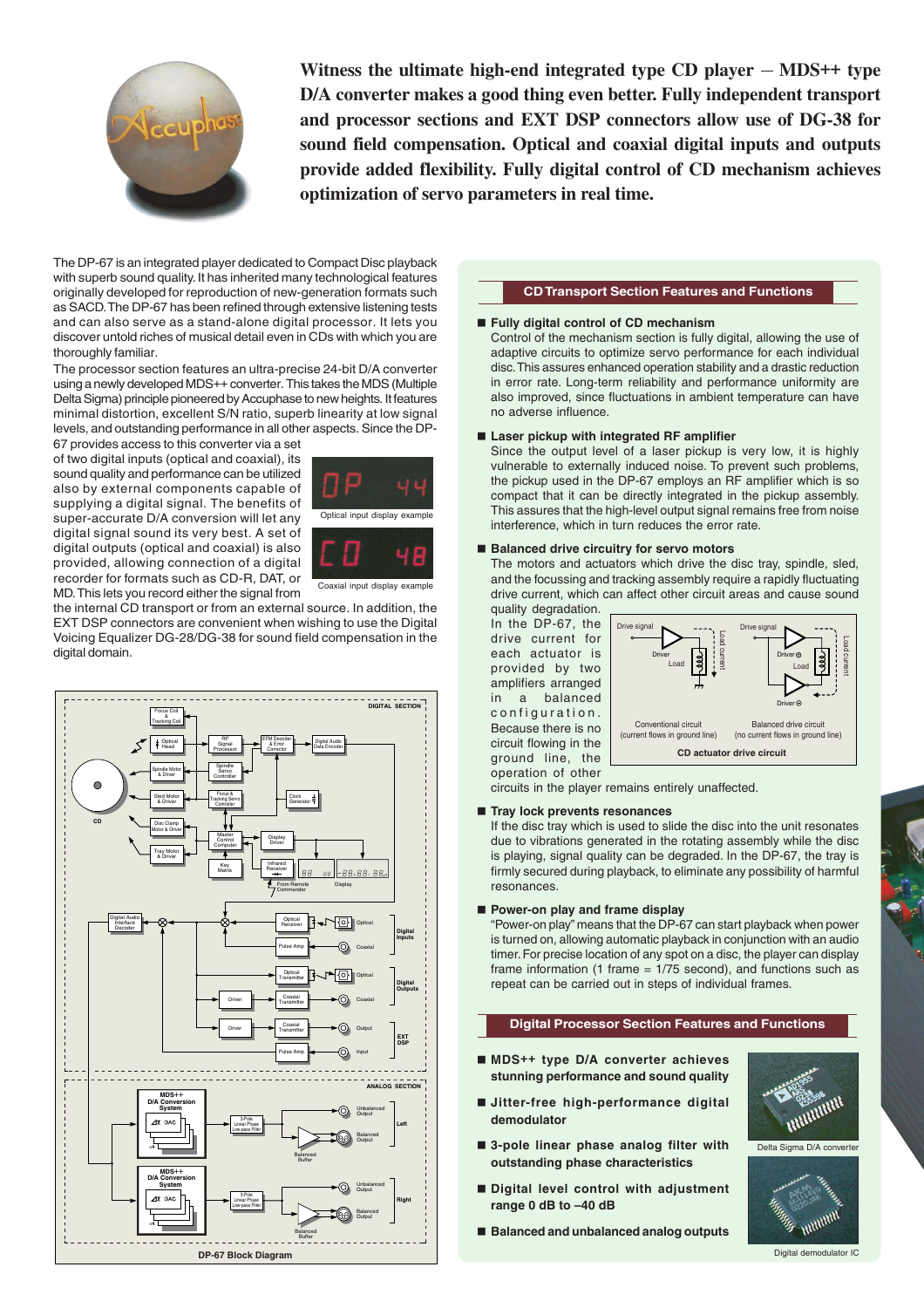## **MDS++ D/A converter moves another step ahead**

MDS (Multiple Delta Sigma) is a revolutionary design which employs several delta sigma type converters in a parallel configuration. In the combined output of these multiple converters, conversion errors cancel each other out, resulting in a drastic improvement in all relevant aspects of converter performance: accuracy, S/N ratio, dynamic range, linearity, THD, etc.

In the DP-67, four delta sigma type AD1955 converters made by Analog Devices are driven in parallel. This results in an overall performance improvement by a factor of  $2 (= \sqrt{4})$ .

As shown in the diagram, the MDS++ features an enhanced current-to-voltage (I/V) converter for processing the D/A converter output current. A combination of current summing and voltage summing is used, resulting in even better stability and top-notch performance. When listening to a CD with this system, the music emerges from a totally silent background. Breathtaking detail resolution and a highly accurate sound stage are immediately apparent characteristics.